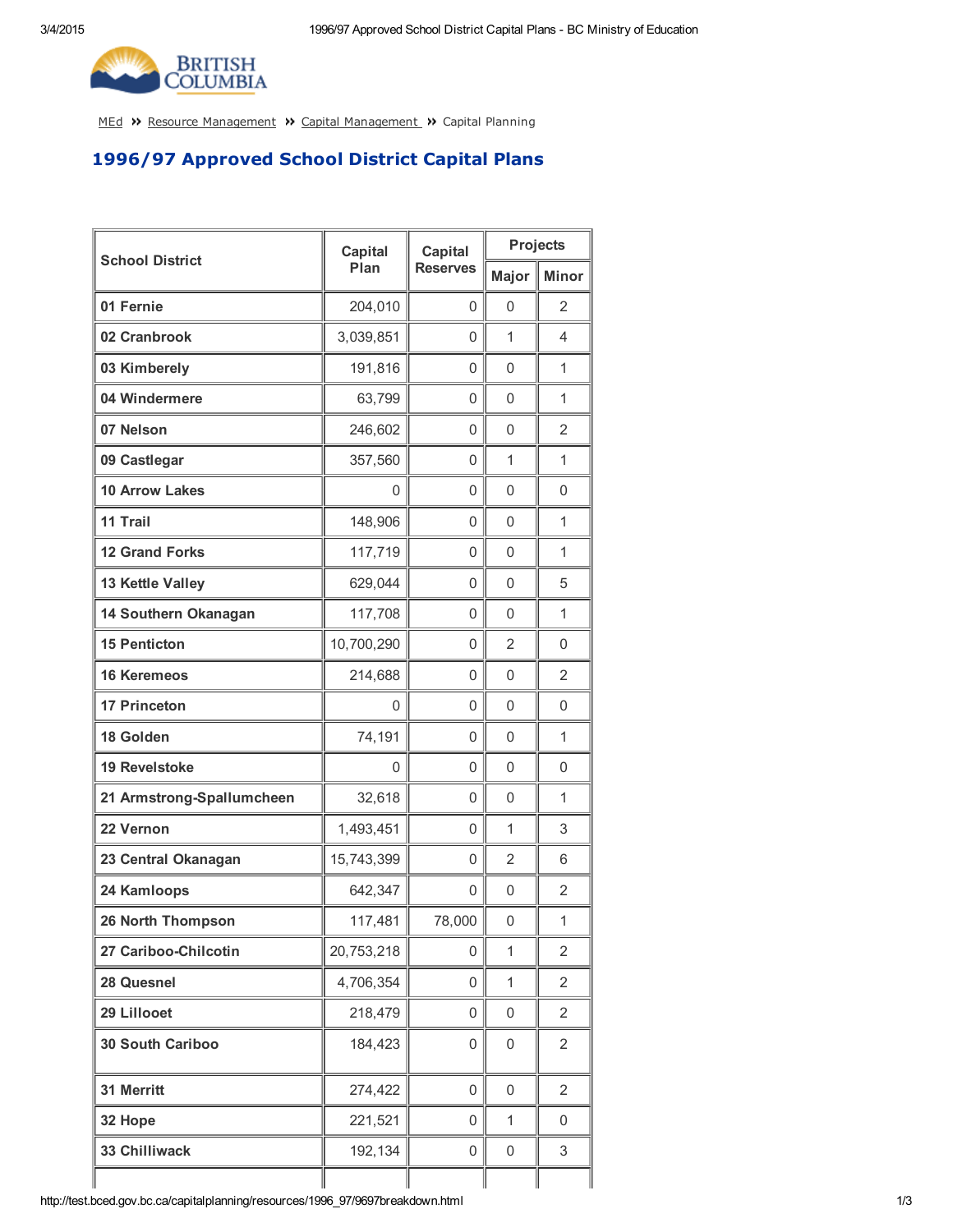## 3/4/2015 1996/97 Approved School District Capital Plans - BC Ministry of Education

| 4,817,515<br>$\overline{2}$<br>2<br>35 Langley<br>0<br>61,284,764<br>1,500,000<br>36 Surrey<br>4<br>2<br>176,250<br>37 Delta<br>0<br>0<br>1<br>38 Richmond<br>10,120,902<br>$\overline{2}$<br>0<br>1<br>22, 107, 127<br>$\overline{2}$<br><b>39 Vancouver</b><br>0<br>5<br>40 New Westminster<br>0<br>0<br>0<br>0<br>200,000<br>41 Burnaby<br>0<br>1<br>0<br>42 Maple Ridge-Pitt Meadows<br>3,835,430<br>$\overline{2}$<br>0<br>0<br>43 Coquitlam<br>26,024,014<br>0<br>1<br>3<br><b>44 North Vancouver</b><br>552,328<br>1<br>1<br>0<br><b>45 West Vancouver</b><br>7,041,504<br>1<br>1<br>0<br>352,265<br><b>46 Sunshine Coast</b><br>0<br>0<br>2<br><b>47 Powell River</b><br>294,839<br>0<br>0<br>$\overline{2}$<br>1,331,904<br>1<br>3<br><b>48 Howe Sound</b><br>0<br><b>49 Central Coast</b><br>$\mathbf 0$<br>0<br>0<br>0<br>6,701,063<br>50 Haida Gwaii-Queen Charlotte<br>0<br>1<br>0<br>285,478<br>52 Prince Rupert<br>1<br>0<br>0<br>54 Bulkley Valley<br>71,576<br>0<br>0<br>1<br>55 Burns Lake<br>523,307<br>0<br>0<br>2<br>56 Nechako<br>1,362,336<br>0<br>3<br>0<br>1,749,922<br>1<br>2<br>57 Prince George<br>0<br>1,790,619<br>2<br><b>59 Peace River South</b><br>0<br>0<br><b>60 Peace River North</b><br>710,756<br>0<br>$\overline{2}$<br>0<br>1,550,000<br>61 Greater Victoria<br>0<br>0<br>3<br>1,184,000<br>62 Sooke<br>1<br>2<br>0<br>872,317<br>63 Saanich<br>0<br>0<br>2<br><b>64 Gulf Islands</b><br>0<br>0<br>0<br>0<br><b>65 Cowichan</b><br>1,072,259<br>1<br>2<br>0<br>67,273<br><b>66 Lake Cowichan</b><br>0<br>0<br>1<br>1,727,565<br>1<br>68 Nanaimo-Ladysmith<br>0<br>$\overline{2}$<br><b>69 Qualicum</b><br>809,967<br>2<br>1<br>0<br>70 Alberni<br>1,347,384<br>23,559<br>0<br>5<br><b>71 Comox Valley</b><br>16,832,005<br>0<br>1<br>1<br>72 Campbell River<br>126,450<br>0<br>0<br>1<br><b>75 Mission</b><br>106,720<br>0<br>0<br>1<br>74,134<br>76 Aggasiz-Harrison<br>$\mathbf 1$<br>0<br>0 | <b>34 Abbotsford</b> | 364,875 | 0 | 1 | 2 |
|-----------------------------------------------------------------------------------------------------------------------------------------------------------------------------------------------------------------------------------------------------------------------------------------------------------------------------------------------------------------------------------------------------------------------------------------------------------------------------------------------------------------------------------------------------------------------------------------------------------------------------------------------------------------------------------------------------------------------------------------------------------------------------------------------------------------------------------------------------------------------------------------------------------------------------------------------------------------------------------------------------------------------------------------------------------------------------------------------------------------------------------------------------------------------------------------------------------------------------------------------------------------------------------------------------------------------------------------------------------------------------------------------------------------------------------------------------------------------------------------------------------------------------------------------------------------------------------------------------------------------------------------------------------------------------------------------------------------------------------------------------------------------------------------------------------------------------------------------------------------------------------------------------------------------------------------|----------------------|---------|---|---|---|
|                                                                                                                                                                                                                                                                                                                                                                                                                                                                                                                                                                                                                                                                                                                                                                                                                                                                                                                                                                                                                                                                                                                                                                                                                                                                                                                                                                                                                                                                                                                                                                                                                                                                                                                                                                                                                                                                                                                                         |                      |         |   |   |   |
|                                                                                                                                                                                                                                                                                                                                                                                                                                                                                                                                                                                                                                                                                                                                                                                                                                                                                                                                                                                                                                                                                                                                                                                                                                                                                                                                                                                                                                                                                                                                                                                                                                                                                                                                                                                                                                                                                                                                         |                      |         |   |   |   |
|                                                                                                                                                                                                                                                                                                                                                                                                                                                                                                                                                                                                                                                                                                                                                                                                                                                                                                                                                                                                                                                                                                                                                                                                                                                                                                                                                                                                                                                                                                                                                                                                                                                                                                                                                                                                                                                                                                                                         |                      |         |   |   |   |
|                                                                                                                                                                                                                                                                                                                                                                                                                                                                                                                                                                                                                                                                                                                                                                                                                                                                                                                                                                                                                                                                                                                                                                                                                                                                                                                                                                                                                                                                                                                                                                                                                                                                                                                                                                                                                                                                                                                                         |                      |         |   |   |   |
|                                                                                                                                                                                                                                                                                                                                                                                                                                                                                                                                                                                                                                                                                                                                                                                                                                                                                                                                                                                                                                                                                                                                                                                                                                                                                                                                                                                                                                                                                                                                                                                                                                                                                                                                                                                                                                                                                                                                         |                      |         |   |   |   |
|                                                                                                                                                                                                                                                                                                                                                                                                                                                                                                                                                                                                                                                                                                                                                                                                                                                                                                                                                                                                                                                                                                                                                                                                                                                                                                                                                                                                                                                                                                                                                                                                                                                                                                                                                                                                                                                                                                                                         |                      |         |   |   |   |
|                                                                                                                                                                                                                                                                                                                                                                                                                                                                                                                                                                                                                                                                                                                                                                                                                                                                                                                                                                                                                                                                                                                                                                                                                                                                                                                                                                                                                                                                                                                                                                                                                                                                                                                                                                                                                                                                                                                                         |                      |         |   |   |   |
|                                                                                                                                                                                                                                                                                                                                                                                                                                                                                                                                                                                                                                                                                                                                                                                                                                                                                                                                                                                                                                                                                                                                                                                                                                                                                                                                                                                                                                                                                                                                                                                                                                                                                                                                                                                                                                                                                                                                         |                      |         |   |   |   |
|                                                                                                                                                                                                                                                                                                                                                                                                                                                                                                                                                                                                                                                                                                                                                                                                                                                                                                                                                                                                                                                                                                                                                                                                                                                                                                                                                                                                                                                                                                                                                                                                                                                                                                                                                                                                                                                                                                                                         |                      |         |   |   |   |
|                                                                                                                                                                                                                                                                                                                                                                                                                                                                                                                                                                                                                                                                                                                                                                                                                                                                                                                                                                                                                                                                                                                                                                                                                                                                                                                                                                                                                                                                                                                                                                                                                                                                                                                                                                                                                                                                                                                                         |                      |         |   |   |   |
|                                                                                                                                                                                                                                                                                                                                                                                                                                                                                                                                                                                                                                                                                                                                                                                                                                                                                                                                                                                                                                                                                                                                                                                                                                                                                                                                                                                                                                                                                                                                                                                                                                                                                                                                                                                                                                                                                                                                         |                      |         |   |   |   |
|                                                                                                                                                                                                                                                                                                                                                                                                                                                                                                                                                                                                                                                                                                                                                                                                                                                                                                                                                                                                                                                                                                                                                                                                                                                                                                                                                                                                                                                                                                                                                                                                                                                                                                                                                                                                                                                                                                                                         |                      |         |   |   |   |
|                                                                                                                                                                                                                                                                                                                                                                                                                                                                                                                                                                                                                                                                                                                                                                                                                                                                                                                                                                                                                                                                                                                                                                                                                                                                                                                                                                                                                                                                                                                                                                                                                                                                                                                                                                                                                                                                                                                                         |                      |         |   |   |   |
|                                                                                                                                                                                                                                                                                                                                                                                                                                                                                                                                                                                                                                                                                                                                                                                                                                                                                                                                                                                                                                                                                                                                                                                                                                                                                                                                                                                                                                                                                                                                                                                                                                                                                                                                                                                                                                                                                                                                         |                      |         |   |   |   |
|                                                                                                                                                                                                                                                                                                                                                                                                                                                                                                                                                                                                                                                                                                                                                                                                                                                                                                                                                                                                                                                                                                                                                                                                                                                                                                                                                                                                                                                                                                                                                                                                                                                                                                                                                                                                                                                                                                                                         |                      |         |   |   |   |
|                                                                                                                                                                                                                                                                                                                                                                                                                                                                                                                                                                                                                                                                                                                                                                                                                                                                                                                                                                                                                                                                                                                                                                                                                                                                                                                                                                                                                                                                                                                                                                                                                                                                                                                                                                                                                                                                                                                                         |                      |         |   |   |   |
|                                                                                                                                                                                                                                                                                                                                                                                                                                                                                                                                                                                                                                                                                                                                                                                                                                                                                                                                                                                                                                                                                                                                                                                                                                                                                                                                                                                                                                                                                                                                                                                                                                                                                                                                                                                                                                                                                                                                         |                      |         |   |   |   |
|                                                                                                                                                                                                                                                                                                                                                                                                                                                                                                                                                                                                                                                                                                                                                                                                                                                                                                                                                                                                                                                                                                                                                                                                                                                                                                                                                                                                                                                                                                                                                                                                                                                                                                                                                                                                                                                                                                                                         |                      |         |   |   |   |
|                                                                                                                                                                                                                                                                                                                                                                                                                                                                                                                                                                                                                                                                                                                                                                                                                                                                                                                                                                                                                                                                                                                                                                                                                                                                                                                                                                                                                                                                                                                                                                                                                                                                                                                                                                                                                                                                                                                                         |                      |         |   |   |   |
|                                                                                                                                                                                                                                                                                                                                                                                                                                                                                                                                                                                                                                                                                                                                                                                                                                                                                                                                                                                                                                                                                                                                                                                                                                                                                                                                                                                                                                                                                                                                                                                                                                                                                                                                                                                                                                                                                                                                         |                      |         |   |   |   |
|                                                                                                                                                                                                                                                                                                                                                                                                                                                                                                                                                                                                                                                                                                                                                                                                                                                                                                                                                                                                                                                                                                                                                                                                                                                                                                                                                                                                                                                                                                                                                                                                                                                                                                                                                                                                                                                                                                                                         |                      |         |   |   |   |
|                                                                                                                                                                                                                                                                                                                                                                                                                                                                                                                                                                                                                                                                                                                                                                                                                                                                                                                                                                                                                                                                                                                                                                                                                                                                                                                                                                                                                                                                                                                                                                                                                                                                                                                                                                                                                                                                                                                                         |                      |         |   |   |   |
|                                                                                                                                                                                                                                                                                                                                                                                                                                                                                                                                                                                                                                                                                                                                                                                                                                                                                                                                                                                                                                                                                                                                                                                                                                                                                                                                                                                                                                                                                                                                                                                                                                                                                                                                                                                                                                                                                                                                         |                      |         |   |   |   |
|                                                                                                                                                                                                                                                                                                                                                                                                                                                                                                                                                                                                                                                                                                                                                                                                                                                                                                                                                                                                                                                                                                                                                                                                                                                                                                                                                                                                                                                                                                                                                                                                                                                                                                                                                                                                                                                                                                                                         |                      |         |   |   |   |
|                                                                                                                                                                                                                                                                                                                                                                                                                                                                                                                                                                                                                                                                                                                                                                                                                                                                                                                                                                                                                                                                                                                                                                                                                                                                                                                                                                                                                                                                                                                                                                                                                                                                                                                                                                                                                                                                                                                                         |                      |         |   |   |   |
|                                                                                                                                                                                                                                                                                                                                                                                                                                                                                                                                                                                                                                                                                                                                                                                                                                                                                                                                                                                                                                                                                                                                                                                                                                                                                                                                                                                                                                                                                                                                                                                                                                                                                                                                                                                                                                                                                                                                         |                      |         |   |   |   |
|                                                                                                                                                                                                                                                                                                                                                                                                                                                                                                                                                                                                                                                                                                                                                                                                                                                                                                                                                                                                                                                                                                                                                                                                                                                                                                                                                                                                                                                                                                                                                                                                                                                                                                                                                                                                                                                                                                                                         |                      |         |   |   |   |
|                                                                                                                                                                                                                                                                                                                                                                                                                                                                                                                                                                                                                                                                                                                                                                                                                                                                                                                                                                                                                                                                                                                                                                                                                                                                                                                                                                                                                                                                                                                                                                                                                                                                                                                                                                                                                                                                                                                                         |                      |         |   |   |   |
|                                                                                                                                                                                                                                                                                                                                                                                                                                                                                                                                                                                                                                                                                                                                                                                                                                                                                                                                                                                                                                                                                                                                                                                                                                                                                                                                                                                                                                                                                                                                                                                                                                                                                                                                                                                                                                                                                                                                         |                      |         |   |   |   |
|                                                                                                                                                                                                                                                                                                                                                                                                                                                                                                                                                                                                                                                                                                                                                                                                                                                                                                                                                                                                                                                                                                                                                                                                                                                                                                                                                                                                                                                                                                                                                                                                                                                                                                                                                                                                                                                                                                                                         |                      |         |   |   |   |
|                                                                                                                                                                                                                                                                                                                                                                                                                                                                                                                                                                                                                                                                                                                                                                                                                                                                                                                                                                                                                                                                                                                                                                                                                                                                                                                                                                                                                                                                                                                                                                                                                                                                                                                                                                                                                                                                                                                                         |                      |         |   |   |   |
|                                                                                                                                                                                                                                                                                                                                                                                                                                                                                                                                                                                                                                                                                                                                                                                                                                                                                                                                                                                                                                                                                                                                                                                                                                                                                                                                                                                                                                                                                                                                                                                                                                                                                                                                                                                                                                                                                                                                         |                      |         |   |   |   |
|                                                                                                                                                                                                                                                                                                                                                                                                                                                                                                                                                                                                                                                                                                                                                                                                                                                                                                                                                                                                                                                                                                                                                                                                                                                                                                                                                                                                                                                                                                                                                                                                                                                                                                                                                                                                                                                                                                                                         |                      |         |   |   |   |
|                                                                                                                                                                                                                                                                                                                                                                                                                                                                                                                                                                                                                                                                                                                                                                                                                                                                                                                                                                                                                                                                                                                                                                                                                                                                                                                                                                                                                                                                                                                                                                                                                                                                                                                                                                                                                                                                                                                                         |                      |         |   |   |   |
|                                                                                                                                                                                                                                                                                                                                                                                                                                                                                                                                                                                                                                                                                                                                                                                                                                                                                                                                                                                                                                                                                                                                                                                                                                                                                                                                                                                                                                                                                                                                                                                                                                                                                                                                                                                                                                                                                                                                         |                      |         |   |   |   |
|                                                                                                                                                                                                                                                                                                                                                                                                                                                                                                                                                                                                                                                                                                                                                                                                                                                                                                                                                                                                                                                                                                                                                                                                                                                                                                                                                                                                                                                                                                                                                                                                                                                                                                                                                                                                                                                                                                                                         |                      |         |   |   |   |

http://test.bced.gov.bc.ca/capitalplanning/resources/1996\_97/9697breakdown.html 2/3